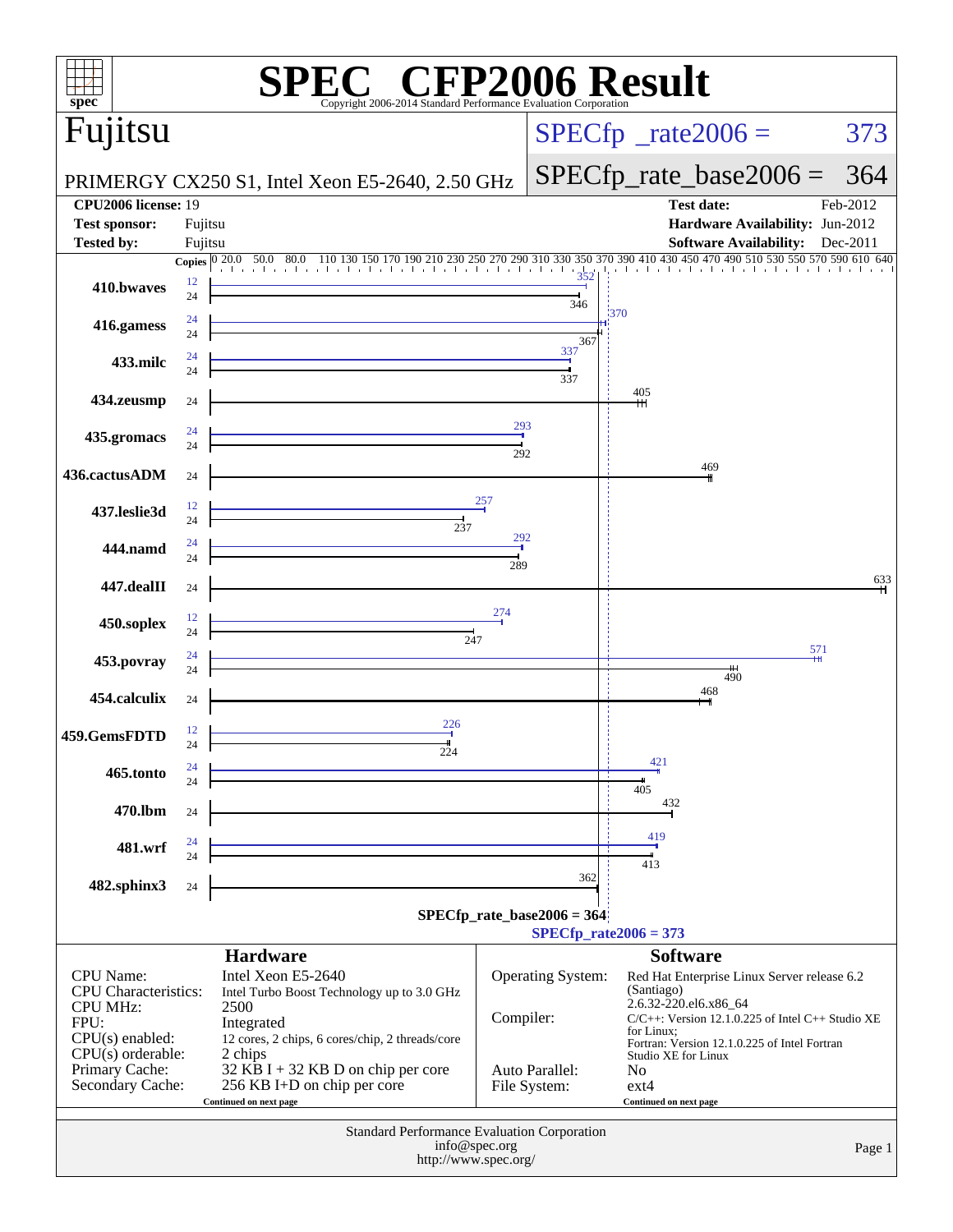

[436.cactusADM](http://www.spec.org/auto/cpu2006/Docs/436.cactusADM.html) 24 **[612](http://www.spec.org/auto/cpu2006/Docs/result-fields.html#Median) [469](http://www.spec.org/auto/cpu2006/Docs/result-fields.html#Median)** 614 467 610 470 24 **[612](http://www.spec.org/auto/cpu2006/Docs/result-fields.html#Median) [469](http://www.spec.org/auto/cpu2006/Docs/result-fields.html#Median)** 614 467 610 470 [437.leslie3d](http://www.spec.org/auto/cpu2006/Docs/437.leslie3d.html) 24 952 237 **[952](http://www.spec.org/auto/cpu2006/Docs/result-fields.html#Median) [237](http://www.spec.org/auto/cpu2006/Docs/result-fields.html#Median)** 950 237 12 440 257 **[439](http://www.spec.org/auto/cpu2006/Docs/result-fields.html#Median) [257](http://www.spec.org/auto/cpu2006/Docs/result-fields.html#Median)** 439 257 [444.namd](http://www.spec.org/auto/cpu2006/Docs/444.namd.html) 24 **[665](http://www.spec.org/auto/cpu2006/Docs/result-fields.html#Median) [289](http://www.spec.org/auto/cpu2006/Docs/result-fields.html#Median)** 667 289 665 289 24 660 291 657 293 **[658](http://www.spec.org/auto/cpu2006/Docs/result-fields.html#Median) [292](http://www.spec.org/auto/cpu2006/Docs/result-fields.html#Median)** [447.dealII](http://www.spec.org/auto/cpu2006/Docs/447.dealII.html) 24 437 629 433 634 **[434](http://www.spec.org/auto/cpu2006/Docs/result-fields.html#Median) [633](http://www.spec.org/auto/cpu2006/Docs/result-fields.html#Median)** 24 437 629 433 634 **[434](http://www.spec.org/auto/cpu2006/Docs/result-fields.html#Median) [633](http://www.spec.org/auto/cpu2006/Docs/result-fields.html#Median)** [450.soplex](http://www.spec.org/auto/cpu2006/Docs/450.soplex.html) 24 811 247 812 246 **[811](http://www.spec.org/auto/cpu2006/Docs/result-fields.html#Median) [247](http://www.spec.org/auto/cpu2006/Docs/result-fields.html#Median)** 12 366 274 **[366](http://www.spec.org/auto/cpu2006/Docs/result-fields.html#Median) [274](http://www.spec.org/auto/cpu2006/Docs/result-fields.html#Median)** 366 273 [453.povray](http://www.spec.org/auto/cpu2006/Docs/453.povray.html) 24 258 494 **[260](http://www.spec.org/auto/cpu2006/Docs/result-fields.html#Median) [490](http://www.spec.org/auto/cpu2006/Docs/result-fields.html#Median)** 262 488 24 223 573 225 567 **[224](http://www.spec.org/auto/cpu2006/Docs/result-fields.html#Median) [571](http://www.spec.org/auto/cpu2006/Docs/result-fields.html#Median)** [454.calculix](http://www.spec.org/auto/cpu2006/Docs/454.calculix.html) 24 432 458 **[423](http://www.spec.org/auto/cpu2006/Docs/result-fields.html#Median) [468](http://www.spec.org/auto/cpu2006/Docs/result-fields.html#Median)** 422 470 24 432 458 **[423](http://www.spec.org/auto/cpu2006/Docs/result-fields.html#Median) [468](http://www.spec.org/auto/cpu2006/Docs/result-fields.html#Median)** 422 470 [459.GemsFDTD](http://www.spec.org/auto/cpu2006/Docs/459.GemsFDTD.html) 24 1145 222 1136 224 **[1139](http://www.spec.org/auto/cpu2006/Docs/result-fields.html#Median) [224](http://www.spec.org/auto/cpu2006/Docs/result-fields.html#Median)** 12 **[562](http://www.spec.org/auto/cpu2006/Docs/result-fields.html#Median) [226](http://www.spec.org/auto/cpu2006/Docs/result-fields.html#Median)** 564 226 561 227 [465.tonto](http://www.spec.org/auto/cpu2006/Docs/465.tonto.html) 24 **[583](http://www.spec.org/auto/cpu2006/Docs/result-fields.html#Median) [405](http://www.spec.org/auto/cpu2006/Docs/result-fields.html#Median)** 580 407 583 405 24 **[561](http://www.spec.org/auto/cpu2006/Docs/result-fields.html#Median) [421](http://www.spec.org/auto/cpu2006/Docs/result-fields.html#Median)** 563 420 561 421 [470.lbm](http://www.spec.org/auto/cpu2006/Docs/470.lbm.html) 24 **[763](http://www.spec.org/auto/cpu2006/Docs/result-fields.html#Median) [432](http://www.spec.org/auto/cpu2006/Docs/result-fields.html#Median)** 763 432 762 433 24 **[763](http://www.spec.org/auto/cpu2006/Docs/result-fields.html#Median) [432](http://www.spec.org/auto/cpu2006/Docs/result-fields.html#Median)** 763 432 762 433 [481.wrf](http://www.spec.org/auto/cpu2006/Docs/481.wrf.html) 24 **[649](http://www.spec.org/auto/cpu2006/Docs/result-fields.html#Median) [413](http://www.spec.org/auto/cpu2006/Docs/result-fields.html#Median)** 647 415 649 413 24 641 418 640 419 **[640](http://www.spec.org/auto/cpu2006/Docs/result-fields.html#Median) [419](http://www.spec.org/auto/cpu2006/Docs/result-fields.html#Median)**

[482.sphinx3](http://www.spec.org/auto/cpu2006/Docs/482.sphinx3.html) 24 1289 363 1291 362 **[1290](http://www.spec.org/auto/cpu2006/Docs/result-fields.html#Median) [362](http://www.spec.org/auto/cpu2006/Docs/result-fields.html#Median)** 24 1289 363 1291 362 **[1290](http://www.spec.org/auto/cpu2006/Docs/result-fields.html#Median) [362](http://www.spec.org/auto/cpu2006/Docs/result-fields.html#Median)** Results appear in the [order in which they were run.](http://www.spec.org/auto/cpu2006/Docs/result-fields.html#RunOrder) Bold underlined text [indicates a median measurement.](http://www.spec.org/auto/cpu2006/Docs/result-fields.html#Median)

#### **[Submit Notes](http://www.spec.org/auto/cpu2006/Docs/result-fields.html#SubmitNotes)**

 The numactl mechanism was used to bind copies to processors. The config file option 'submit' was used to generate numactl commands to bind each copy to a specific processor. For details, please see the config file.

#### **[Operating System Notes](http://www.spec.org/auto/cpu2006/Docs/result-fields.html#OperatingSystemNotes)**

 Stack size set to unlimited using "ulimit -s unlimited" Transparent Huge Pages enabled with: echo always > /sys/kernel/mm/redhat\_transparent\_hugepage/enabled runspec command invoked through numactl i.e.: numactl --interleave=all runspec <etc>

> Standard Performance Evaluation Corporation [info@spec.org](mailto:info@spec.org) <http://www.spec.org/>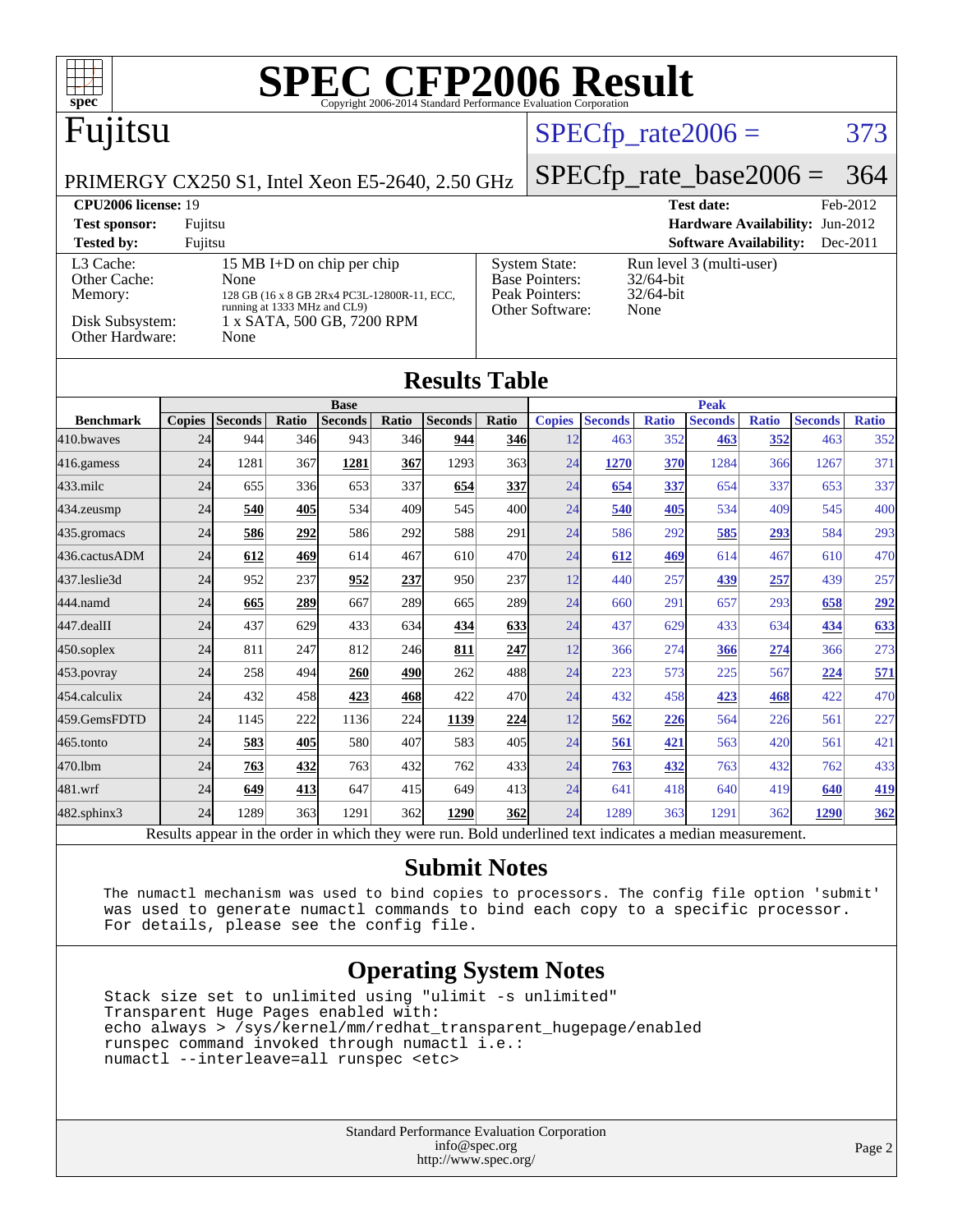

# **[SPEC CFP2006 Result](http://www.spec.org/auto/cpu2006/Docs/result-fields.html#SPECCFP2006Result)**

## Fujitsu

 $SPECTp_rate2006 = 373$ 

PRIMERGY CX250 S1, Intel Xeon E5-2640, 2.50 GHz

[SPECfp\\_rate\\_base2006 =](http://www.spec.org/auto/cpu2006/Docs/result-fields.html#SPECfpratebase2006) 364

**[CPU2006 license:](http://www.spec.org/auto/cpu2006/Docs/result-fields.html#CPU2006license)** 19 **[Test date:](http://www.spec.org/auto/cpu2006/Docs/result-fields.html#Testdate)** Feb-2012 **[Test sponsor:](http://www.spec.org/auto/cpu2006/Docs/result-fields.html#Testsponsor)** Fujitsu **[Hardware Availability:](http://www.spec.org/auto/cpu2006/Docs/result-fields.html#HardwareAvailability)** Jun-2012 **[Tested by:](http://www.spec.org/auto/cpu2006/Docs/result-fields.html#Testedby)** Fujitsu **[Software Availability:](http://www.spec.org/auto/cpu2006/Docs/result-fields.html#SoftwareAvailability)** Dec-2011

#### **[General Notes](http://www.spec.org/auto/cpu2006/Docs/result-fields.html#GeneralNotes)**

Environment variables set by runspec before the start of the run: LD\_LIBRARY\_PATH = "/SPECcpu2006/libs/32:/SPECcpu2006/libs/64"

 Binaries compiled on a system with 1x Core i7-860 CPU + 8GB memory using RHEL5.5 This result was measured on the PRIMERGY CX250 S1. The PRIMERGY CX250 S1 and the PRIMERGY CX270 S1 are electronically equivalent. For information about Fujitsu please visit: <http://www.fujitsu.com>

**[Base Compiler Invocation](http://www.spec.org/auto/cpu2006/Docs/result-fields.html#BaseCompilerInvocation)**

 $C$  benchmarks:<br>icc  $-m64$ 

[C++ benchmarks:](http://www.spec.org/auto/cpu2006/Docs/result-fields.html#CXXbenchmarks) [icpc -m64](http://www.spec.org/cpu2006/results/res2012q3/cpu2006-20120605-22787.flags.html#user_CXXbase_intel_icpc_64bit_bedb90c1146cab66620883ef4f41a67e)

[Fortran benchmarks](http://www.spec.org/auto/cpu2006/Docs/result-fields.html#Fortranbenchmarks): [ifort -m64](http://www.spec.org/cpu2006/results/res2012q3/cpu2006-20120605-22787.flags.html#user_FCbase_intel_ifort_64bit_ee9d0fb25645d0210d97eb0527dcc06e)

[Benchmarks using both Fortran and C](http://www.spec.org/auto/cpu2006/Docs/result-fields.html#BenchmarksusingbothFortranandC): [icc -m64](http://www.spec.org/cpu2006/results/res2012q3/cpu2006-20120605-22787.flags.html#user_CC_FCbase_intel_icc_64bit_0b7121f5ab7cfabee23d88897260401c) [ifort -m64](http://www.spec.org/cpu2006/results/res2012q3/cpu2006-20120605-22787.flags.html#user_CC_FCbase_intel_ifort_64bit_ee9d0fb25645d0210d97eb0527dcc06e)

#### **[Base Portability Flags](http://www.spec.org/auto/cpu2006/Docs/result-fields.html#BasePortabilityFlags)**

| 410.bwaves: -DSPEC CPU LP64                 |                                                                |
|---------------------------------------------|----------------------------------------------------------------|
| 416.gamess: -DSPEC_CPU_LP64                 |                                                                |
| 433.milc: -DSPEC CPU LP64                   |                                                                |
| 434.zeusmp: -DSPEC_CPU_LP64                 |                                                                |
| 435.gromacs: -DSPEC_CPU_LP64 -nofor_main    |                                                                |
| 436.cactusADM: -DSPEC CPU LP64 -nofor main  |                                                                |
| 437.leslie3d: -DSPEC CPU LP64               |                                                                |
| 444.namd: -DSPEC CPU LP64                   |                                                                |
| 447.dealII: -DSPEC CPU LP64                 |                                                                |
| 450.soplex: -DSPEC_CPU_LP64                 |                                                                |
| 453.povray: -DSPEC_CPU_LP64                 |                                                                |
| 454.calculix: - DSPEC CPU LP64 - nofor main |                                                                |
| 459. GemsFDTD: - DSPEC CPU LP64             |                                                                |
| 465.tonto: - DSPEC CPU LP64                 |                                                                |
| 470.1bm: - DSPEC CPU LP64                   |                                                                |
|                                             | 481.wrf: -DSPEC CPU_LP64 -DSPEC_CPU_CASE_FLAG -DSPEC_CPU_LINUX |
| 482.sphinx3: -DSPEC_CPU_LP64                |                                                                |
|                                             |                                                                |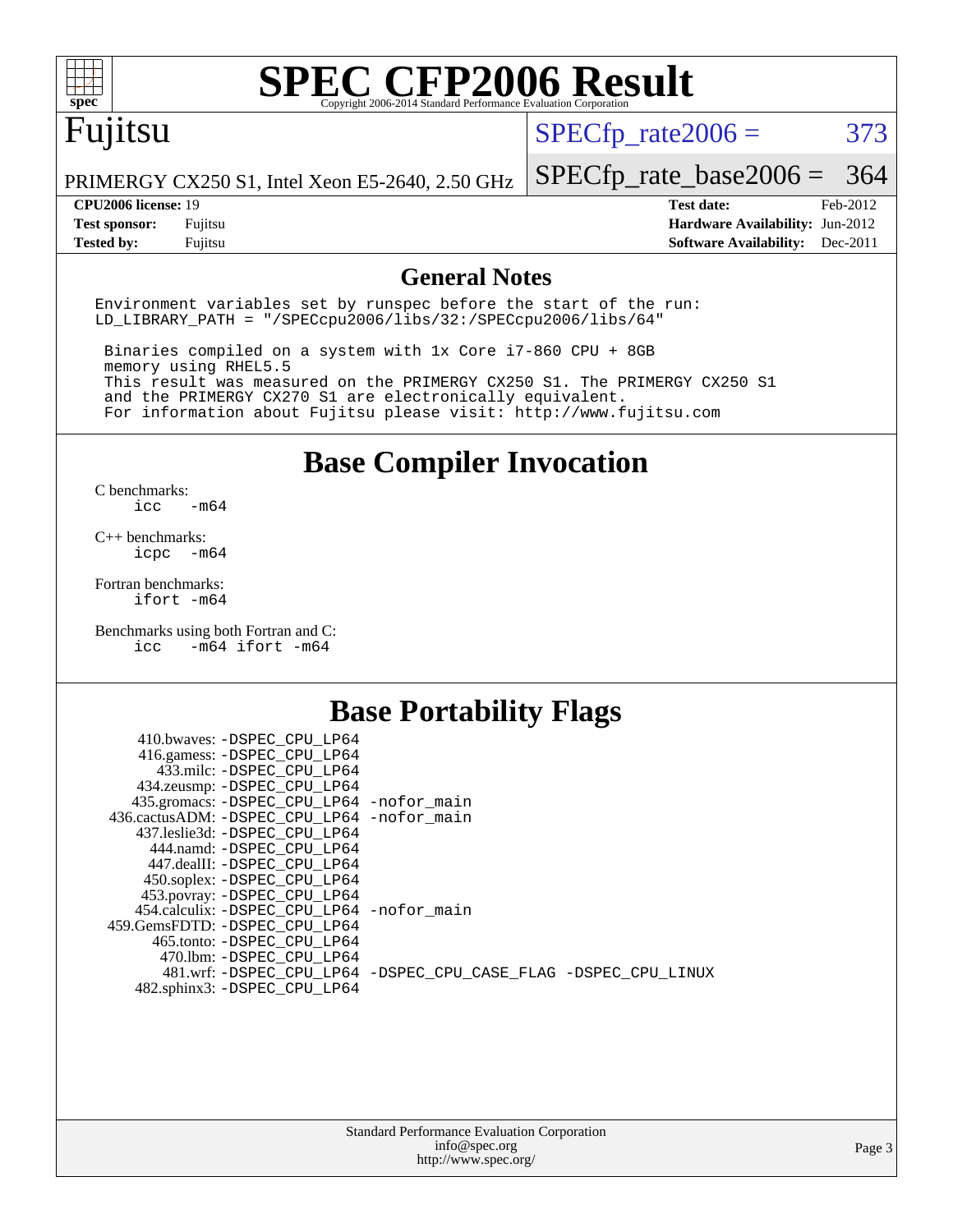

# **[SPEC CFP2006 Result](http://www.spec.org/auto/cpu2006/Docs/result-fields.html#SPECCFP2006Result)**

## Fujitsu

 $SPECTp\_rate2006 = 373$ 

PRIMERGY CX250 S1, Intel Xeon E5-2640, 2.50 GHz

[SPECfp\\_rate\\_base2006 =](http://www.spec.org/auto/cpu2006/Docs/result-fields.html#SPECfpratebase2006) 364

**[CPU2006 license:](http://www.spec.org/auto/cpu2006/Docs/result-fields.html#CPU2006license)** 19 **[Test date:](http://www.spec.org/auto/cpu2006/Docs/result-fields.html#Testdate)** Feb-2012 **[Test sponsor:](http://www.spec.org/auto/cpu2006/Docs/result-fields.html#Testsponsor)** Fujitsu **[Hardware Availability:](http://www.spec.org/auto/cpu2006/Docs/result-fields.html#HardwareAvailability)** Jun-2012 **[Tested by:](http://www.spec.org/auto/cpu2006/Docs/result-fields.html#Testedby)** Fujitsu **[Software Availability:](http://www.spec.org/auto/cpu2006/Docs/result-fields.html#SoftwareAvailability)** Dec-2011

#### **[Base Optimization Flags](http://www.spec.org/auto/cpu2006/Docs/result-fields.html#BaseOptimizationFlags)**

[C benchmarks](http://www.spec.org/auto/cpu2006/Docs/result-fields.html#Cbenchmarks): [-xAVX](http://www.spec.org/cpu2006/results/res2012q3/cpu2006-20120605-22787.flags.html#user_CCbase_f-xAVX) [-ipo](http://www.spec.org/cpu2006/results/res2012q3/cpu2006-20120605-22787.flags.html#user_CCbase_f-ipo) [-O3](http://www.spec.org/cpu2006/results/res2012q3/cpu2006-20120605-22787.flags.html#user_CCbase_f-O3) [-no-prec-div](http://www.spec.org/cpu2006/results/res2012q3/cpu2006-20120605-22787.flags.html#user_CCbase_f-no-prec-div) [-static](http://www.spec.org/cpu2006/results/res2012q3/cpu2006-20120605-22787.flags.html#user_CCbase_f-static) [-opt-prefetch](http://www.spec.org/cpu2006/results/res2012q3/cpu2006-20120605-22787.flags.html#user_CCbase_f-opt-prefetch) [-auto-p32](http://www.spec.org/cpu2006/results/res2012q3/cpu2006-20120605-22787.flags.html#user_CCbase_f-auto-p32) [-ansi-alias](http://www.spec.org/cpu2006/results/res2012q3/cpu2006-20120605-22787.flags.html#user_CCbase_f-ansi-alias) [-opt-mem-layout-trans=3](http://www.spec.org/cpu2006/results/res2012q3/cpu2006-20120605-22787.flags.html#user_CCbase_f-opt-mem-layout-trans_a7b82ad4bd7abf52556d4961a2ae94d5) [C++ benchmarks:](http://www.spec.org/auto/cpu2006/Docs/result-fields.html#CXXbenchmarks) [-xAVX](http://www.spec.org/cpu2006/results/res2012q3/cpu2006-20120605-22787.flags.html#user_CXXbase_f-xAVX) [-ipo](http://www.spec.org/cpu2006/results/res2012q3/cpu2006-20120605-22787.flags.html#user_CXXbase_f-ipo) [-O3](http://www.spec.org/cpu2006/results/res2012q3/cpu2006-20120605-22787.flags.html#user_CXXbase_f-O3) [-no-prec-div](http://www.spec.org/cpu2006/results/res2012q3/cpu2006-20120605-22787.flags.html#user_CXXbase_f-no-prec-div) [-static](http://www.spec.org/cpu2006/results/res2012q3/cpu2006-20120605-22787.flags.html#user_CXXbase_f-static) [-opt-prefetch](http://www.spec.org/cpu2006/results/res2012q3/cpu2006-20120605-22787.flags.html#user_CXXbase_f-opt-prefetch) [-auto-p32](http://www.spec.org/cpu2006/results/res2012q3/cpu2006-20120605-22787.flags.html#user_CXXbase_f-auto-p32) [-ansi-alias](http://www.spec.org/cpu2006/results/res2012q3/cpu2006-20120605-22787.flags.html#user_CXXbase_f-ansi-alias) [-opt-mem-layout-trans=3](http://www.spec.org/cpu2006/results/res2012q3/cpu2006-20120605-22787.flags.html#user_CXXbase_f-opt-mem-layout-trans_a7b82ad4bd7abf52556d4961a2ae94d5) [Fortran benchmarks](http://www.spec.org/auto/cpu2006/Docs/result-fields.html#Fortranbenchmarks): [-xAVX](http://www.spec.org/cpu2006/results/res2012q3/cpu2006-20120605-22787.flags.html#user_FCbase_f-xAVX) [-ipo](http://www.spec.org/cpu2006/results/res2012q3/cpu2006-20120605-22787.flags.html#user_FCbase_f-ipo) [-O3](http://www.spec.org/cpu2006/results/res2012q3/cpu2006-20120605-22787.flags.html#user_FCbase_f-O3) [-no-prec-div](http://www.spec.org/cpu2006/results/res2012q3/cpu2006-20120605-22787.flags.html#user_FCbase_f-no-prec-div) [-static](http://www.spec.org/cpu2006/results/res2012q3/cpu2006-20120605-22787.flags.html#user_FCbase_f-static) [-opt-prefetch](http://www.spec.org/cpu2006/results/res2012q3/cpu2006-20120605-22787.flags.html#user_FCbase_f-opt-prefetch) [Benchmarks using both Fortran and C](http://www.spec.org/auto/cpu2006/Docs/result-fields.html#BenchmarksusingbothFortranandC): [-xAVX](http://www.spec.org/cpu2006/results/res2012q3/cpu2006-20120605-22787.flags.html#user_CC_FCbase_f-xAVX) [-ipo](http://www.spec.org/cpu2006/results/res2012q3/cpu2006-20120605-22787.flags.html#user_CC_FCbase_f-ipo) [-O3](http://www.spec.org/cpu2006/results/res2012q3/cpu2006-20120605-22787.flags.html#user_CC_FCbase_f-O3) [-no-prec-div](http://www.spec.org/cpu2006/results/res2012q3/cpu2006-20120605-22787.flags.html#user_CC_FCbase_f-no-prec-div) [-static](http://www.spec.org/cpu2006/results/res2012q3/cpu2006-20120605-22787.flags.html#user_CC_FCbase_f-static) [-opt-prefetch](http://www.spec.org/cpu2006/results/res2012q3/cpu2006-20120605-22787.flags.html#user_CC_FCbase_f-opt-prefetch) [-auto-p32](http://www.spec.org/cpu2006/results/res2012q3/cpu2006-20120605-22787.flags.html#user_CC_FCbase_f-auto-p32) [-ansi-alias](http://www.spec.org/cpu2006/results/res2012q3/cpu2006-20120605-22787.flags.html#user_CC_FCbase_f-ansi-alias) [-opt-mem-layout-trans=3](http://www.spec.org/cpu2006/results/res2012q3/cpu2006-20120605-22787.flags.html#user_CC_FCbase_f-opt-mem-layout-trans_a7b82ad4bd7abf52556d4961a2ae94d5)

### **[Peak Compiler Invocation](http://www.spec.org/auto/cpu2006/Docs/result-fields.html#PeakCompilerInvocation)**

[C benchmarks](http://www.spec.org/auto/cpu2006/Docs/result-fields.html#Cbenchmarks):

 $icc$   $-m64$ 

[C++ benchmarks \(except as noted below\):](http://www.spec.org/auto/cpu2006/Docs/result-fields.html#CXXbenchmarksexceptasnotedbelow) [icpc -m64](http://www.spec.org/cpu2006/results/res2012q3/cpu2006-20120605-22787.flags.html#user_CXXpeak_intel_icpc_64bit_bedb90c1146cab66620883ef4f41a67e)

450.soplex: [icpc -m32](http://www.spec.org/cpu2006/results/res2012q3/cpu2006-20120605-22787.flags.html#user_peakCXXLD450_soplex_intel_icpc_4e5a5ef1a53fd332b3c49e69c3330699)

[Fortran benchmarks](http://www.spec.org/auto/cpu2006/Docs/result-fields.html#Fortranbenchmarks): [ifort -m64](http://www.spec.org/cpu2006/results/res2012q3/cpu2006-20120605-22787.flags.html#user_FCpeak_intel_ifort_64bit_ee9d0fb25645d0210d97eb0527dcc06e)

[Benchmarks using both Fortran and C](http://www.spec.org/auto/cpu2006/Docs/result-fields.html#BenchmarksusingbothFortranandC):<br>icc -m64 ifort -m64  $-m64$  ifort  $-m64$ 

#### **[Peak Portability Flags](http://www.spec.org/auto/cpu2006/Docs/result-fields.html#PeakPortabilityFlags)**

| 410.bwaves: - DSPEC CPU LP64                 |  |
|----------------------------------------------|--|
| 416.gamess: -DSPEC_CPU_LP64                  |  |
| 433.milc: -DSPEC CPU LP64                    |  |
| 434.zeusmp: - DSPEC_CPU_LP64                 |  |
| 435.gromacs: -DSPEC_CPU_LP64 -nofor_main     |  |
| 436.cactusADM: - DSPEC CPU LP64 - nofor main |  |
| 437.leslie3d: -DSPEC CPU LP64                |  |
| 444.namd: - DSPEC CPU LP64                   |  |
| 447.dealII: -DSPEC CPU LP64                  |  |
| 453.povray: -DSPEC_CPU_LP64                  |  |
| 454.calculix: - DSPEC CPU LP64 - nofor main  |  |
| 465.tonto: -DSPEC CPU LP64                   |  |

Continued on next page

Standard Performance Evaluation Corporation [info@spec.org](mailto:info@spec.org) <http://www.spec.org/>

Page 4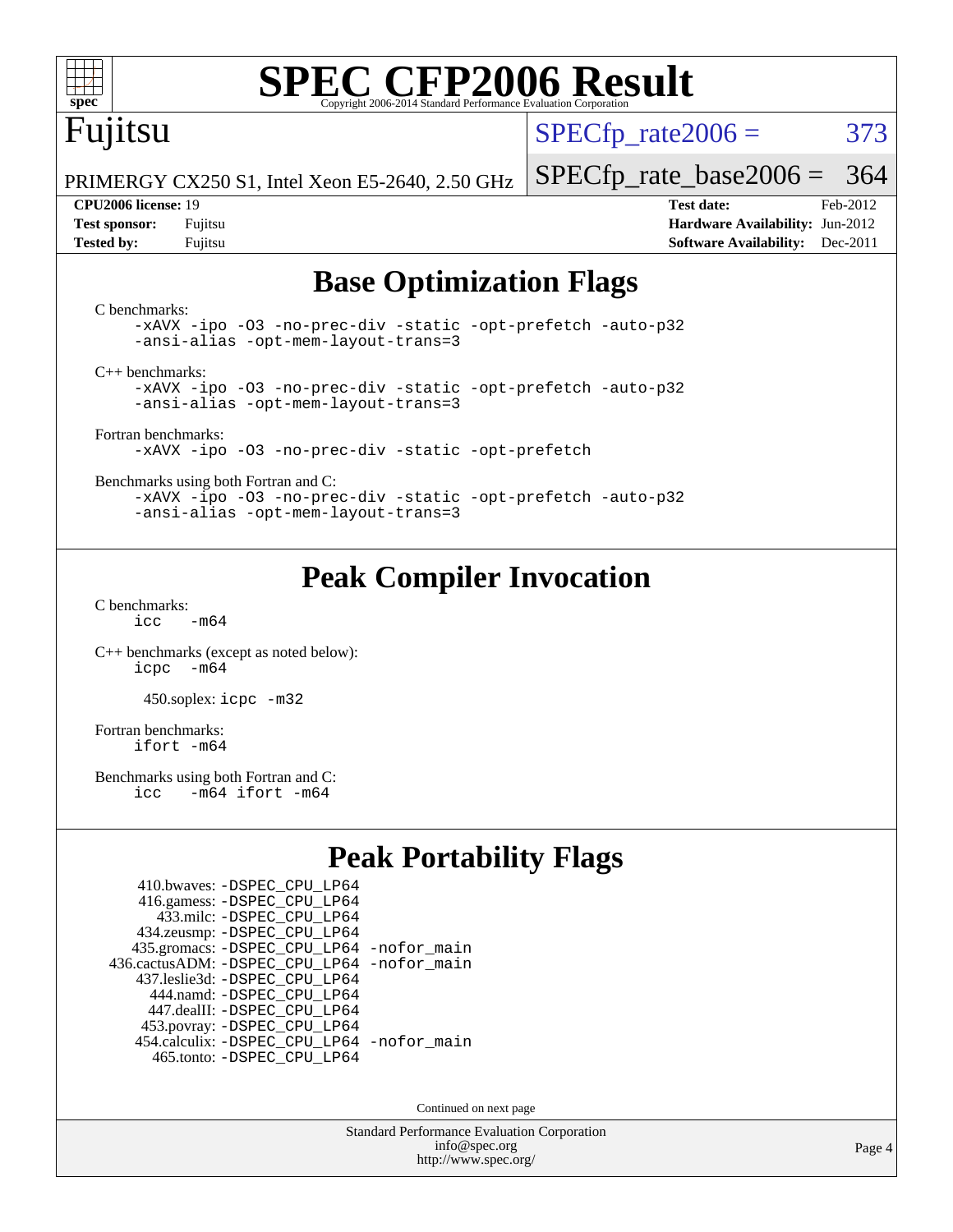

# **[SPEC CFP2006 Result](http://www.spec.org/auto/cpu2006/Docs/result-fields.html#SPECCFP2006Result)**

Fujitsu

 $SPECTp\_rate2006 = 373$ 

PRIMERGY CX250 S1, Intel Xeon E5-2640, 2.50 GHz

**[Test sponsor:](http://www.spec.org/auto/cpu2006/Docs/result-fields.html#Testsponsor)** Fujitsu **[Hardware Availability:](http://www.spec.org/auto/cpu2006/Docs/result-fields.html#HardwareAvailability)** Jun-2012 **[Tested by:](http://www.spec.org/auto/cpu2006/Docs/result-fields.html#Testedby)** Fujitsu **Fugital Example 2011 [Software Availability:](http://www.spec.org/auto/cpu2006/Docs/result-fields.html#SoftwareAvailability)** Dec-2011

[SPECfp\\_rate\\_base2006 =](http://www.spec.org/auto/cpu2006/Docs/result-fields.html#SPECfpratebase2006) 364 **[CPU2006 license:](http://www.spec.org/auto/cpu2006/Docs/result-fields.html#CPU2006license)** 19 **[Test date:](http://www.spec.org/auto/cpu2006/Docs/result-fields.html#Testdate)** Feb-2012

## **[Peak Portability Flags \(Continued\)](http://www.spec.org/auto/cpu2006/Docs/result-fields.html#PeakPortabilityFlags)**

470.lbm: [-DSPEC\\_CPU\\_LP64](http://www.spec.org/cpu2006/results/res2012q3/cpu2006-20120605-22787.flags.html#suite_peakPORTABILITY470_lbm_DSPEC_CPU_LP64)

 481.wrf: [-DSPEC\\_CPU\\_LP64](http://www.spec.org/cpu2006/results/res2012q3/cpu2006-20120605-22787.flags.html#suite_peakPORTABILITY481_wrf_DSPEC_CPU_LP64) [-DSPEC\\_CPU\\_CASE\\_FLAG](http://www.spec.org/cpu2006/results/res2012q3/cpu2006-20120605-22787.flags.html#b481.wrf_peakCPORTABILITY_DSPEC_CPU_CASE_FLAG) [-DSPEC\\_CPU\\_LINUX](http://www.spec.org/cpu2006/results/res2012q3/cpu2006-20120605-22787.flags.html#b481.wrf_peakCPORTABILITY_DSPEC_CPU_LINUX) 482.sphinx3: [-DSPEC\\_CPU\\_LP64](http://www.spec.org/cpu2006/results/res2012q3/cpu2006-20120605-22787.flags.html#suite_peakPORTABILITY482_sphinx3_DSPEC_CPU_LP64)

### **[Peak Optimization Flags](http://www.spec.org/auto/cpu2006/Docs/result-fields.html#PeakOptimizationFlags)**

[C benchmarks](http://www.spec.org/auto/cpu2006/Docs/result-fields.html#Cbenchmarks):

 433.milc: [-xAVX](http://www.spec.org/cpu2006/results/res2012q3/cpu2006-20120605-22787.flags.html#user_peakPASS2_CFLAGSPASS2_LDFLAGS433_milc_f-xAVX)(pass 2) [-prof-gen](http://www.spec.org/cpu2006/results/res2012q3/cpu2006-20120605-22787.flags.html#user_peakPASS1_CFLAGSPASS1_LDFLAGS433_milc_prof_gen_e43856698f6ca7b7e442dfd80e94a8fc)(pass 1) [-ipo](http://www.spec.org/cpu2006/results/res2012q3/cpu2006-20120605-22787.flags.html#user_peakPASS2_CFLAGSPASS2_LDFLAGS433_milc_f-ipo)(pass 2) [-O3](http://www.spec.org/cpu2006/results/res2012q3/cpu2006-20120605-22787.flags.html#user_peakPASS2_CFLAGSPASS2_LDFLAGS433_milc_f-O3)(pass 2) [-no-prec-div](http://www.spec.org/cpu2006/results/res2012q3/cpu2006-20120605-22787.flags.html#user_peakPASS2_CFLAGSPASS2_LDFLAGS433_milc_f-no-prec-div)(pass 2) [-prof-use](http://www.spec.org/cpu2006/results/res2012q3/cpu2006-20120605-22787.flags.html#user_peakPASS2_CFLAGSPASS2_LDFLAGS433_milc_prof_use_bccf7792157ff70d64e32fe3e1250b55)(pass 2) [-static](http://www.spec.org/cpu2006/results/res2012q3/cpu2006-20120605-22787.flags.html#user_peakOPTIMIZE433_milc_f-static) [-auto-ilp32](http://www.spec.org/cpu2006/results/res2012q3/cpu2006-20120605-22787.flags.html#user_peakCOPTIMIZE433_milc_f-auto-ilp32) [-opt-mem-layout-trans=3](http://www.spec.org/cpu2006/results/res2012q3/cpu2006-20120605-22787.flags.html#user_peakCOPTIMIZE433_milc_f-opt-mem-layout-trans_a7b82ad4bd7abf52556d4961a2ae94d5)

 $470$ .lbm: basepeak = yes

 $482$ .sphinx $3$ : basepeak = yes

[C++ benchmarks:](http://www.spec.org/auto/cpu2006/Docs/result-fields.html#CXXbenchmarks)

 444.namd: [-xAVX](http://www.spec.org/cpu2006/results/res2012q3/cpu2006-20120605-22787.flags.html#user_peakPASS2_CXXFLAGSPASS2_LDFLAGS444_namd_f-xAVX)(pass 2) [-prof-gen](http://www.spec.org/cpu2006/results/res2012q3/cpu2006-20120605-22787.flags.html#user_peakPASS1_CXXFLAGSPASS1_LDFLAGS444_namd_prof_gen_e43856698f6ca7b7e442dfd80e94a8fc)(pass 1) [-ipo](http://www.spec.org/cpu2006/results/res2012q3/cpu2006-20120605-22787.flags.html#user_peakPASS2_CXXFLAGSPASS2_LDFLAGS444_namd_f-ipo)(pass 2) [-O3](http://www.spec.org/cpu2006/results/res2012q3/cpu2006-20120605-22787.flags.html#user_peakPASS2_CXXFLAGSPASS2_LDFLAGS444_namd_f-O3)(pass 2) [-no-prec-div](http://www.spec.org/cpu2006/results/res2012q3/cpu2006-20120605-22787.flags.html#user_peakPASS2_CXXFLAGSPASS2_LDFLAGS444_namd_f-no-prec-div)(pass 2) [-prof-use](http://www.spec.org/cpu2006/results/res2012q3/cpu2006-20120605-22787.flags.html#user_peakPASS2_CXXFLAGSPASS2_LDFLAGS444_namd_prof_use_bccf7792157ff70d64e32fe3e1250b55)(pass 2) [-fno-alias](http://www.spec.org/cpu2006/results/res2012q3/cpu2006-20120605-22787.flags.html#user_peakCXXOPTIMIZE444_namd_f-no-alias_694e77f6c5a51e658e82ccff53a9e63a) [-auto-ilp32](http://www.spec.org/cpu2006/results/res2012q3/cpu2006-20120605-22787.flags.html#user_peakCXXOPTIMIZE444_namd_f-auto-ilp32)

447.dealII: basepeak = yes

 450.soplex: [-xAVX](http://www.spec.org/cpu2006/results/res2012q3/cpu2006-20120605-22787.flags.html#user_peakPASS2_CXXFLAGSPASS2_LDFLAGS450_soplex_f-xAVX)(pass 2) [-prof-gen](http://www.spec.org/cpu2006/results/res2012q3/cpu2006-20120605-22787.flags.html#user_peakPASS1_CXXFLAGSPASS1_LDFLAGS450_soplex_prof_gen_e43856698f6ca7b7e442dfd80e94a8fc)(pass 1) [-ipo](http://www.spec.org/cpu2006/results/res2012q3/cpu2006-20120605-22787.flags.html#user_peakPASS2_CXXFLAGSPASS2_LDFLAGS450_soplex_f-ipo)(pass 2) [-O3](http://www.spec.org/cpu2006/results/res2012q3/cpu2006-20120605-22787.flags.html#user_peakPASS2_CXXFLAGSPASS2_LDFLAGS450_soplex_f-O3)(pass 2) [-no-prec-div](http://www.spec.org/cpu2006/results/res2012q3/cpu2006-20120605-22787.flags.html#user_peakPASS2_CXXFLAGSPASS2_LDFLAGS450_soplex_f-no-prec-div)(pass 2) [-prof-use](http://www.spec.org/cpu2006/results/res2012q3/cpu2006-20120605-22787.flags.html#user_peakPASS2_CXXFLAGSPASS2_LDFLAGS450_soplex_prof_use_bccf7792157ff70d64e32fe3e1250b55)(pass 2) [-opt-malloc-options=3](http://www.spec.org/cpu2006/results/res2012q3/cpu2006-20120605-22787.flags.html#user_peakOPTIMIZE450_soplex_f-opt-malloc-options_13ab9b803cf986b4ee62f0a5998c2238)

 453.povray: [-xAVX](http://www.spec.org/cpu2006/results/res2012q3/cpu2006-20120605-22787.flags.html#user_peakPASS2_CXXFLAGSPASS2_LDFLAGS453_povray_f-xAVX)(pass 2) [-prof-gen](http://www.spec.org/cpu2006/results/res2012q3/cpu2006-20120605-22787.flags.html#user_peakPASS1_CXXFLAGSPASS1_LDFLAGS453_povray_prof_gen_e43856698f6ca7b7e442dfd80e94a8fc)(pass 1) [-ipo](http://www.spec.org/cpu2006/results/res2012q3/cpu2006-20120605-22787.flags.html#user_peakPASS2_CXXFLAGSPASS2_LDFLAGS453_povray_f-ipo)(pass 2) [-O3](http://www.spec.org/cpu2006/results/res2012q3/cpu2006-20120605-22787.flags.html#user_peakPASS2_CXXFLAGSPASS2_LDFLAGS453_povray_f-O3)(pass 2)  $-$ no-prec-div(pass 2) [-prof-use](http://www.spec.org/cpu2006/results/res2012q3/cpu2006-20120605-22787.flags.html#user_peakPASS2_CXXFLAGSPASS2_LDFLAGS453_povray_prof_use_bccf7792157ff70d64e32fe3e1250b55)(pass 2) [-unroll4](http://www.spec.org/cpu2006/results/res2012q3/cpu2006-20120605-22787.flags.html#user_peakCXXOPTIMIZE453_povray_f-unroll_4e5e4ed65b7fd20bdcd365bec371b81f) [-ansi-alias](http://www.spec.org/cpu2006/results/res2012q3/cpu2006-20120605-22787.flags.html#user_peakCXXOPTIMIZE453_povray_f-ansi-alias)

[Fortran benchmarks](http://www.spec.org/auto/cpu2006/Docs/result-fields.html#Fortranbenchmarks):

 410.bwaves: [-xAVX](http://www.spec.org/cpu2006/results/res2012q3/cpu2006-20120605-22787.flags.html#user_peakPASS2_FFLAGSPASS2_LDFLAGS410_bwaves_f-xAVX)(pass 2) [-prof-gen](http://www.spec.org/cpu2006/results/res2012q3/cpu2006-20120605-22787.flags.html#user_peakPASS1_FFLAGSPASS1_LDFLAGS410_bwaves_prof_gen_e43856698f6ca7b7e442dfd80e94a8fc)(pass 1) [-ipo](http://www.spec.org/cpu2006/results/res2012q3/cpu2006-20120605-22787.flags.html#user_peakPASS2_FFLAGSPASS2_LDFLAGS410_bwaves_f-ipo)(pass 2) [-O3](http://www.spec.org/cpu2006/results/res2012q3/cpu2006-20120605-22787.flags.html#user_peakPASS2_FFLAGSPASS2_LDFLAGS410_bwaves_f-O3)(pass 2) [-no-prec-div](http://www.spec.org/cpu2006/results/res2012q3/cpu2006-20120605-22787.flags.html#user_peakPASS2_FFLAGSPASS2_LDFLAGS410_bwaves_f-no-prec-div)(pass 2) [-prof-use](http://www.spec.org/cpu2006/results/res2012q3/cpu2006-20120605-22787.flags.html#user_peakPASS2_FFLAGSPASS2_LDFLAGS410_bwaves_prof_use_bccf7792157ff70d64e32fe3e1250b55)(pass 2) [-static](http://www.spec.org/cpu2006/results/res2012q3/cpu2006-20120605-22787.flags.html#user_peakOPTIMIZE410_bwaves_f-static)

 416.gamess: [-xAVX](http://www.spec.org/cpu2006/results/res2012q3/cpu2006-20120605-22787.flags.html#user_peakPASS2_FFLAGSPASS2_LDFLAGS416_gamess_f-xAVX)(pass 2) [-prof-gen](http://www.spec.org/cpu2006/results/res2012q3/cpu2006-20120605-22787.flags.html#user_peakPASS1_FFLAGSPASS1_LDFLAGS416_gamess_prof_gen_e43856698f6ca7b7e442dfd80e94a8fc)(pass 1) [-ipo](http://www.spec.org/cpu2006/results/res2012q3/cpu2006-20120605-22787.flags.html#user_peakPASS2_FFLAGSPASS2_LDFLAGS416_gamess_f-ipo)(pass 2) [-O3](http://www.spec.org/cpu2006/results/res2012q3/cpu2006-20120605-22787.flags.html#user_peakPASS2_FFLAGSPASS2_LDFLAGS416_gamess_f-O3)(pass 2) [-no-prec-div](http://www.spec.org/cpu2006/results/res2012q3/cpu2006-20120605-22787.flags.html#user_peakPASS2_FFLAGSPASS2_LDFLAGS416_gamess_f-no-prec-div)(pass 2) [-prof-use](http://www.spec.org/cpu2006/results/res2012q3/cpu2006-20120605-22787.flags.html#user_peakPASS2_FFLAGSPASS2_LDFLAGS416_gamess_prof_use_bccf7792157ff70d64e32fe3e1250b55)(pass 2) [-unroll2](http://www.spec.org/cpu2006/results/res2012q3/cpu2006-20120605-22787.flags.html#user_peakOPTIMIZE416_gamess_f-unroll_784dae83bebfb236979b41d2422d7ec2) [-inline-level=0](http://www.spec.org/cpu2006/results/res2012q3/cpu2006-20120605-22787.flags.html#user_peakOPTIMIZE416_gamess_f-inline-level_318d07a09274ad25e8d15dbfaa68ba50) [-scalar-rep-](http://www.spec.org/cpu2006/results/res2012q3/cpu2006-20120605-22787.flags.html#user_peakOPTIMIZE416_gamess_f-disablescalarrep_abbcad04450fb118e4809c81d83c8a1d) [-static](http://www.spec.org/cpu2006/results/res2012q3/cpu2006-20120605-22787.flags.html#user_peakOPTIMIZE416_gamess_f-static)

434.zeusmp: basepeak = yes

437.leslie3d: [-xAVX](http://www.spec.org/cpu2006/results/res2012q3/cpu2006-20120605-22787.flags.html#user_peakOPTIMIZE437_leslie3d_f-xAVX) [-ipo](http://www.spec.org/cpu2006/results/res2012q3/cpu2006-20120605-22787.flags.html#user_peakOPTIMIZE437_leslie3d_f-ipo) [-O3](http://www.spec.org/cpu2006/results/res2012q3/cpu2006-20120605-22787.flags.html#user_peakOPTIMIZE437_leslie3d_f-O3) [-no-prec-div](http://www.spec.org/cpu2006/results/res2012q3/cpu2006-20120605-22787.flags.html#user_peakOPTIMIZE437_leslie3d_f-no-prec-div) [-static](http://www.spec.org/cpu2006/results/res2012q3/cpu2006-20120605-22787.flags.html#user_peakOPTIMIZE437_leslie3d_f-static) [-opt-prefetch](http://www.spec.org/cpu2006/results/res2012q3/cpu2006-20120605-22787.flags.html#user_peakOPTIMIZE437_leslie3d_f-opt-prefetch)

 459.GemsFDTD: [-xAVX](http://www.spec.org/cpu2006/results/res2012q3/cpu2006-20120605-22787.flags.html#user_peakPASS2_FFLAGSPASS2_LDFLAGS459_GemsFDTD_f-xAVX)(pass 2) [-prof-gen](http://www.spec.org/cpu2006/results/res2012q3/cpu2006-20120605-22787.flags.html#user_peakPASS1_FFLAGSPASS1_LDFLAGS459_GemsFDTD_prof_gen_e43856698f6ca7b7e442dfd80e94a8fc)(pass 1) [-ipo](http://www.spec.org/cpu2006/results/res2012q3/cpu2006-20120605-22787.flags.html#user_peakPASS2_FFLAGSPASS2_LDFLAGS459_GemsFDTD_f-ipo)(pass 2) [-O3](http://www.spec.org/cpu2006/results/res2012q3/cpu2006-20120605-22787.flags.html#user_peakPASS2_FFLAGSPASS2_LDFLAGS459_GemsFDTD_f-O3)(pass 2) [-no-prec-div](http://www.spec.org/cpu2006/results/res2012q3/cpu2006-20120605-22787.flags.html#user_peakPASS2_FFLAGSPASS2_LDFLAGS459_GemsFDTD_f-no-prec-div)(pass 2) [-prof-use](http://www.spec.org/cpu2006/results/res2012q3/cpu2006-20120605-22787.flags.html#user_peakPASS2_FFLAGSPASS2_LDFLAGS459_GemsFDTD_prof_use_bccf7792157ff70d64e32fe3e1250b55)(pass 2) [-opt-malloc-options=3](http://www.spec.org/cpu2006/results/res2012q3/cpu2006-20120605-22787.flags.html#user_peakOPTIMIZE459_GemsFDTD_f-opt-malloc-options_13ab9b803cf986b4ee62f0a5998c2238)

 $465$ .tonto:  $-x$ AVX(pass 2)  $-p$ rof-gen(pass 1)  $-p$ o(pass 2)  $-03$ (pass 2) [-no-prec-div](http://www.spec.org/cpu2006/results/res2012q3/cpu2006-20120605-22787.flags.html#user_peakPASS2_FFLAGSPASS2_LDFLAGS465_tonto_f-no-prec-div)(pass 2) [-prof-use](http://www.spec.org/cpu2006/results/res2012q3/cpu2006-20120605-22787.flags.html#user_peakPASS2_FFLAGSPASS2_LDFLAGS465_tonto_prof_use_bccf7792157ff70d64e32fe3e1250b55)(pass 2) [-unroll4](http://www.spec.org/cpu2006/results/res2012q3/cpu2006-20120605-22787.flags.html#user_peakOPTIMIZE465_tonto_f-unroll_4e5e4ed65b7fd20bdcd365bec371b81f) [-auto](http://www.spec.org/cpu2006/results/res2012q3/cpu2006-20120605-22787.flags.html#user_peakOPTIMIZE465_tonto_f-auto) [-inline-calloc](http://www.spec.org/cpu2006/results/res2012q3/cpu2006-20120605-22787.flags.html#user_peakOPTIMIZE465_tonto_f-inline-calloc) [-opt-malloc-options=3](http://www.spec.org/cpu2006/results/res2012q3/cpu2006-20120605-22787.flags.html#user_peakOPTIMIZE465_tonto_f-opt-malloc-options_13ab9b803cf986b4ee62f0a5998c2238)

Continued on next page

Standard Performance Evaluation Corporation [info@spec.org](mailto:info@spec.org) <http://www.spec.org/>

Page 5